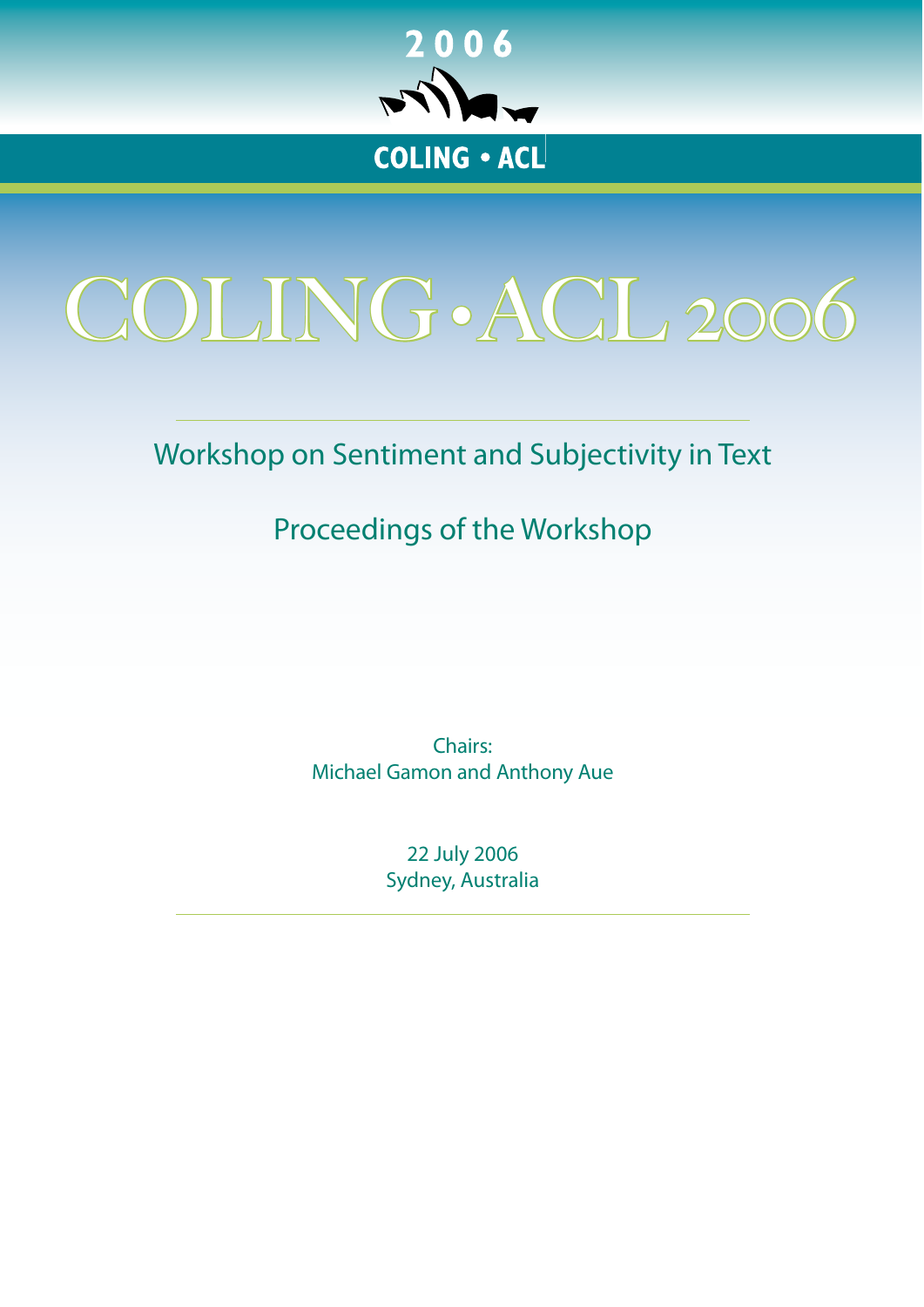Production and Manufacturing by *BPA Digital 11 Evans St Burwood VIC 3125 AUSTRALIA*

c 2006 The Association for Computational Linguistics

Order copies of this and other ACL proceedings from:

Association for Computational Linguistics (ACL) 209 N. Eighth Street Stroudsburg, PA 18360 USA Tel: +1-570-476-8006 Fax: +1-570-476-0860 acl@aclweb.org

ISBN 1-932432-75-2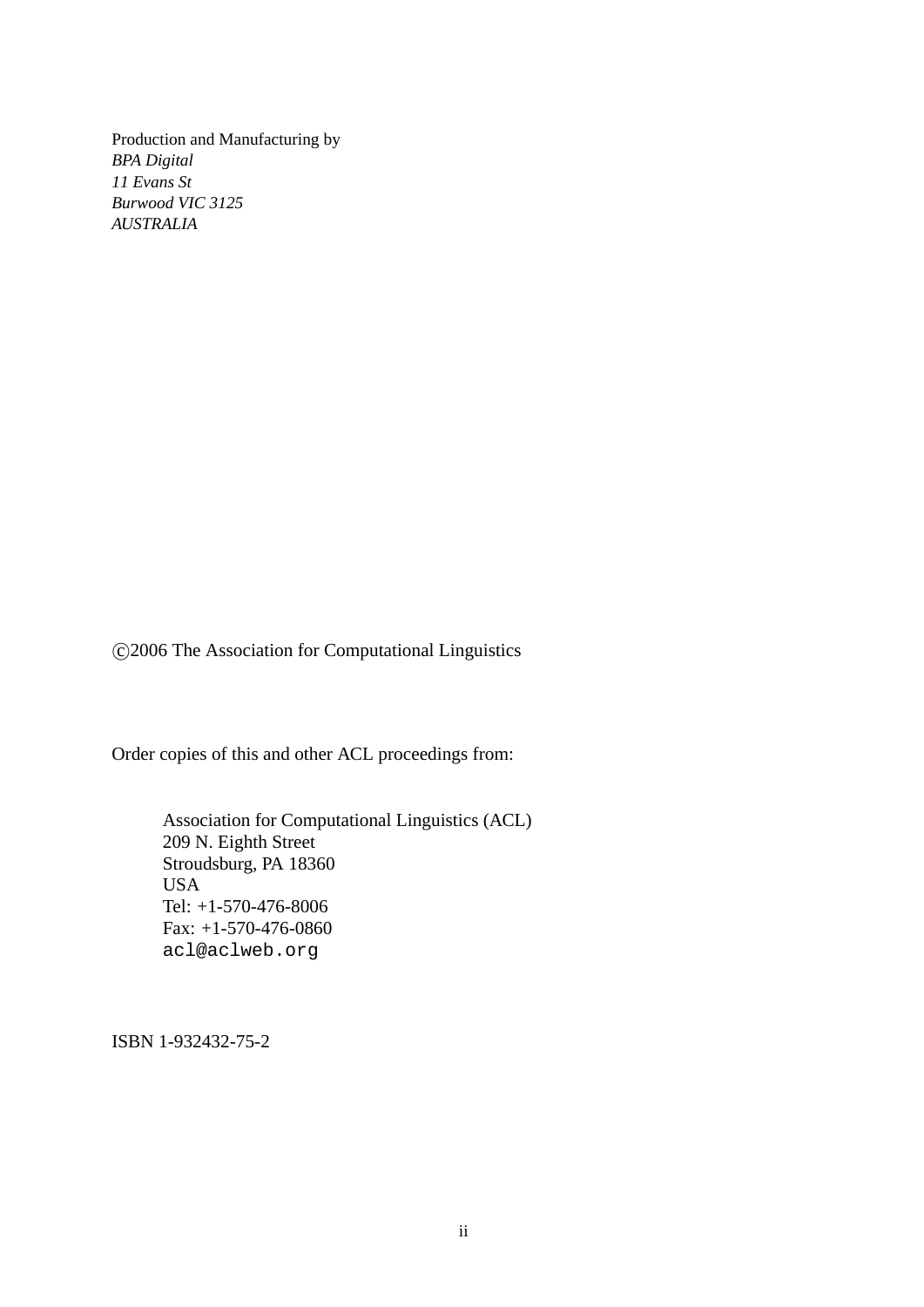## **Table of Contents**

| Extracting Opinions, Opinion Holders, and Topics Expressed in Online News Media Text                                                                                         |
|------------------------------------------------------------------------------------------------------------------------------------------------------------------------------|
| Toward Opinion Summarization: Linking the Sources                                                                                                                            |
| A System for Summarizing and Visualizing Arguments in Subjective Documents: Toward<br><b>Supporting Decision Making</b>                                                      |
| User-directed Sentiment Analysis: Visualizing the Affective Content of Documents<br>Michelle L. Gregory, Nancy Chinchor, Paul Whitney, Richard Carter, Elizabeth Hetzler and |
| Annotating Attribution in the Penn Discourse TreeBank                                                                                                                        |
| Searching for Sentences Expressing Opinions by Using Declaratively Subjective Clues<br>Nobuaki Hiroshima, Setsuo Yamada, Osamu Furuse and Ryoji Kataoka 39                   |
| Exploitation in Affect Detection in Open-Ended Improvisational Text                                                                                                          |
| Towards a Validated Model for Affective Classification of Texts                                                                                                              |
|                                                                                                                                                                              |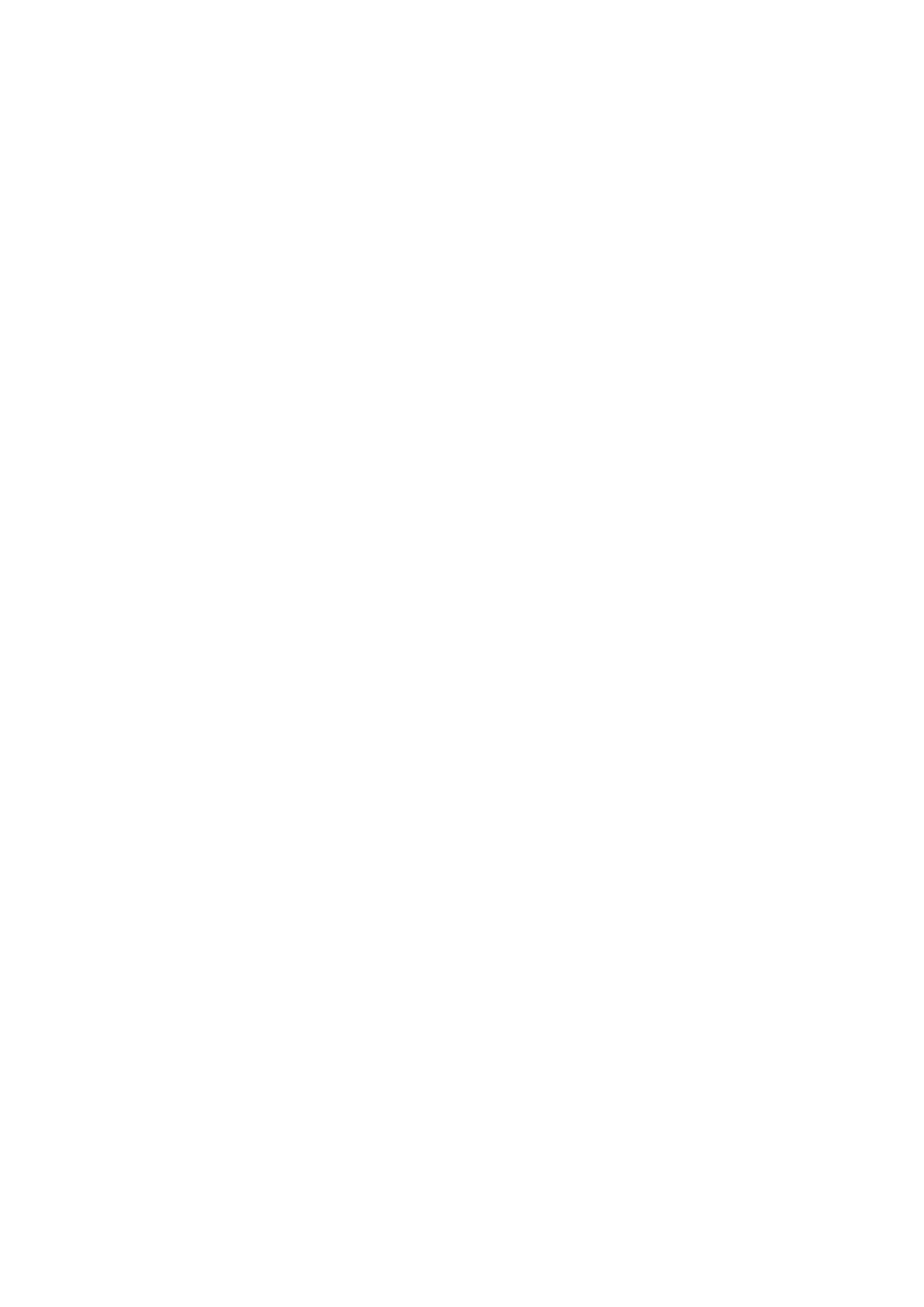## **Preface**

This volume contains the papers prepared for and presented at the Workshop on Sentiment and Subjectivity in Text, held on 22 July 2006 in Sydney, Australia, immediately following COLING/ACL 2006.

Sentiment and subjectivity in text constitute a problem that is orthogonal to typical topic detection tasks in text classification. Despite the lack of a precise definition of sentiment or subjectivity, headway has been made in matching human judgments by automatic means. Such systems can prove useful in a variety of contexts. In many applications it is important to distinguish what an author is talking about from his or her subjective stance towards the topic. If the writing is highly subjective, as for example in an editorial text or comment, the text should be treated differently than if it were a mostly objective presentation of facts, as for example in a news article. Information extraction, summarization, and question answering can benefit from an accurate separation of subjective content from objective content. Furthermore, the particular sentiment expressed by an author towards a topic is important for "opinion mining", i.e. the extraction of prevalent opinions about topics or items from a collection of texts. Similarly, in business intelligence it is important to automatically extract positive and negative perceptions about features of a product or service.

Over the past several years, there has been an increasing number of publications focused on the detection and classification of sentiment and subjectivity in text. The purpose of the workshop is to bring together researchers interested in the topic to share and discuss recent work in the area. The quality and diversity of submissions we received confirmed our belief that this area is and will continue to be a fascinating and fruitful one for some time to come.

We wish to thank all of the authors for submitting papers for consideration, and all of the members of the program committee for their careful and prompt attention to the review process. We also wish to thank our invited speakers, Bing Liu, Nicolas Nicolov, and Franco Salvetti.

Michael Gamon and Anthony Aue June 2006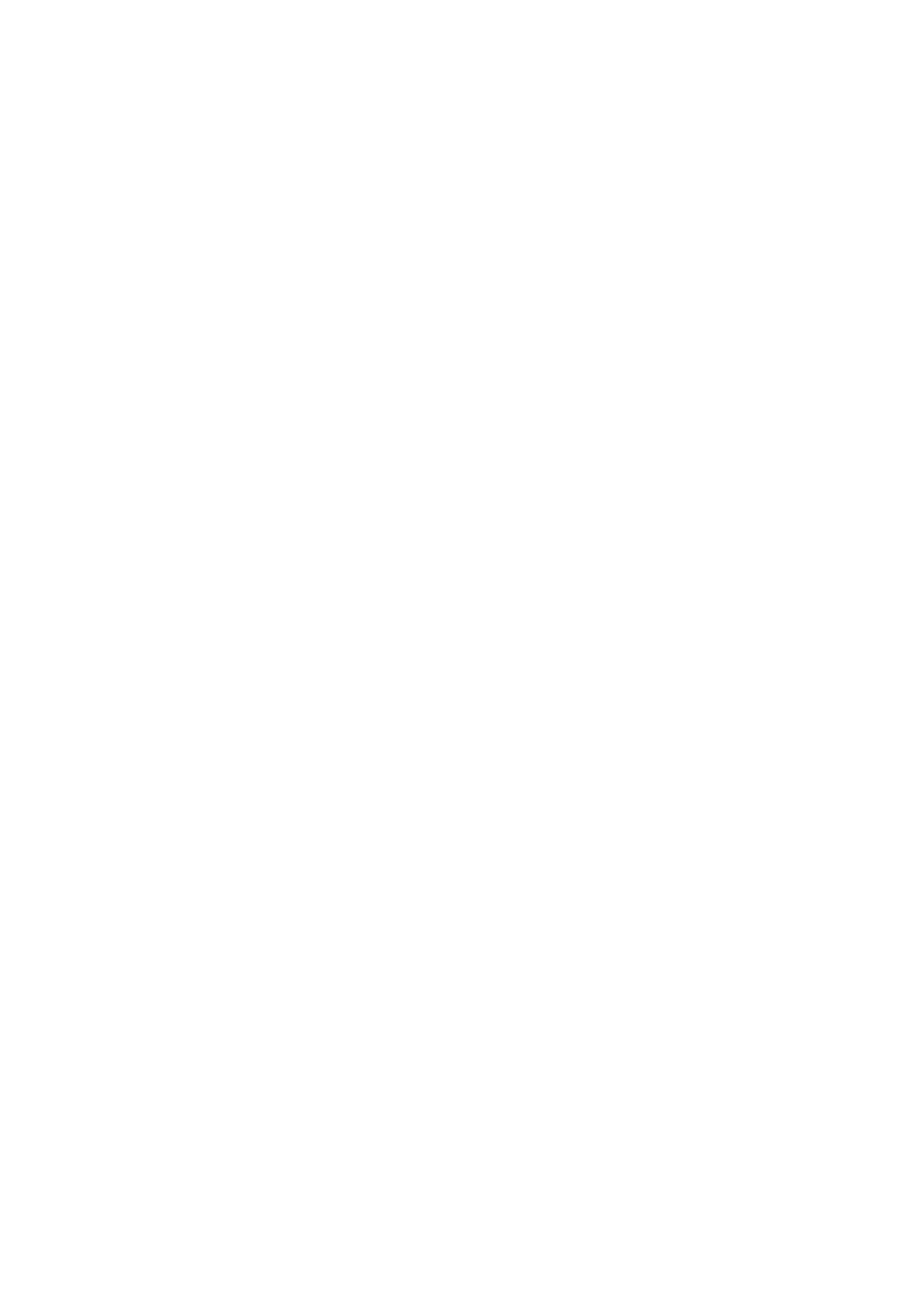### **Organizers**

#### **Chairs:**

Michael Gamon and Anthony Aue, Microsoft Research

#### **Program Committee:**

Shlomo Argamon, Illinois Institute of Technology Claire Cardie, Cornell University Graeme Hirst, University of Toronto Eduard Hovy, USC Information Sciences Institute Aravind Joshi, University of Pennsylvania Jussi Karlgren, Swedish Institute of Computer Science Roy Lipski, Oxford Catalysts Nicolas Nicolov, Umbria Inc. Bo Pang, Cornell University Ana-Maria Popescu, University of Washington Dragomir Radev, University of Michigan Maarten de Rijke, University of Amsterdam Franco Salvetti, Umbria Inc. Marc Schröder, DFKI Michael Strube, EML Research Pero Subasic, Yahoo Inc. Peter Turney, National Research Council Canada Özlem Uzuner, Massachusetts Institute of Technology Casey Whitelaw, University of Sydney Janyce Wiebe, University of Pittsburgh

#### **Invited Speakers:**

Bing Liu, University of Illinois at Chicago Nicolas Nicolov and Franco Salvetti, Umbria Inc.